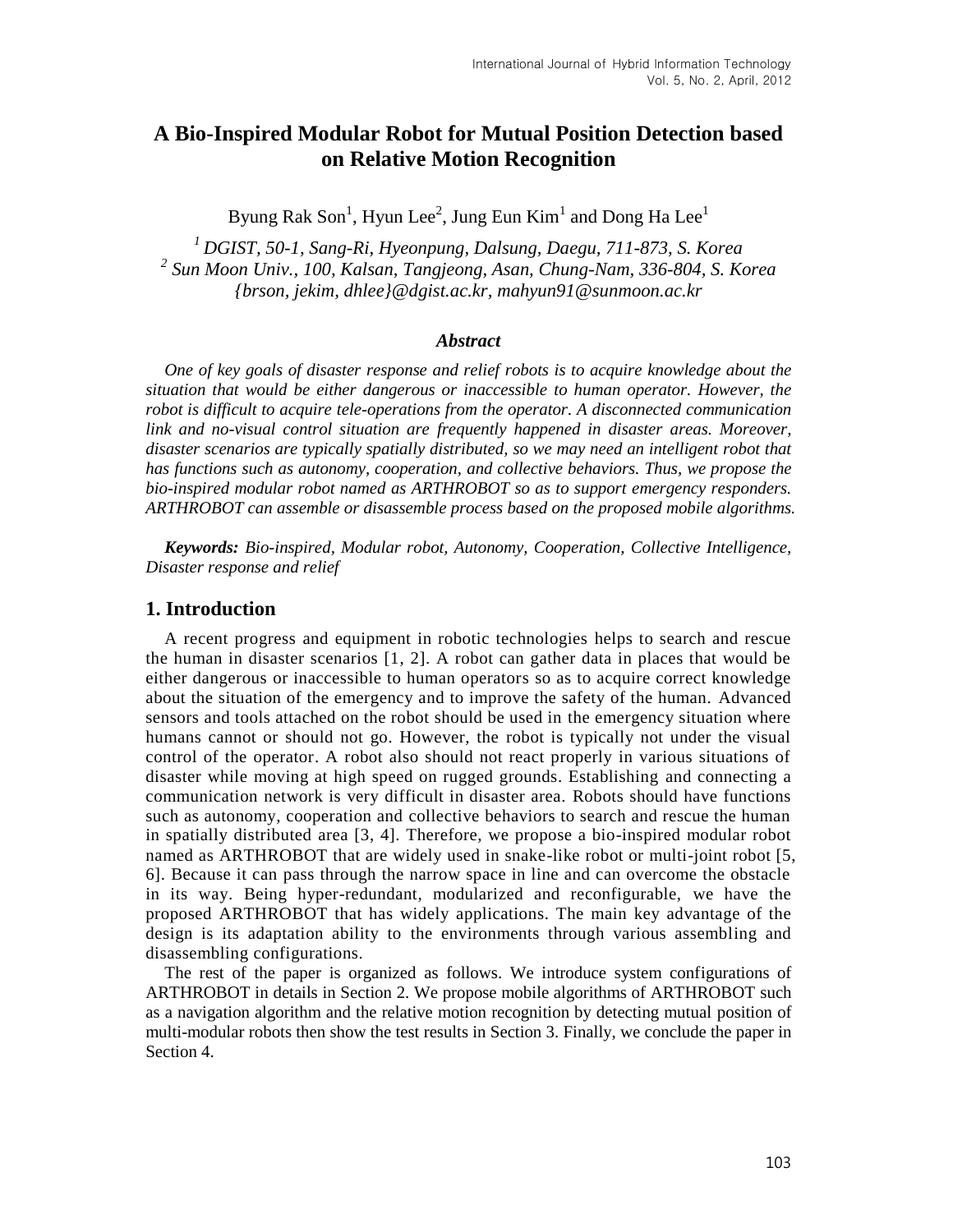International Journal of Hybrid Information Technology Vol. 5, No. 2, April, 2012



**Figure 1. System Configuration and Mechanical Design of ARTHROBOT**

# **2. System Configurations of ARTHROBOT**

The developed ARTHROBOT consisted of a main controller and components such as a sensor module, a communication module, a motor module, and a battery as shown in Figure 1 to supporting assemble, disassemble, or collective behaviors. Particularly, we design the parts of ARTHROBOT as follows. First, the main controller generates the pulse after receiving the moving command from the host then transmits the generated pulse into a stepping motor drive to making a motion control of ARTHROBOT by checking the over-current of a motor. Figure 2(a) shows a designed stepping motor driver module. Second, a LED-RGB sensor module communicates directly with a micro-controller by using 3 full LED colors (i.e., Upper, Right, and Left LED in Figure 2(b)) for making a communication between modular robots. A LED-RGB sensor module converts a light intensity to frequency to supporting a specified operation such as assembling or disassembling of modular robots by displaying different colors of RGB. Figure 3(a) shows an example of relative responsibility of RGB colors based on the wavelengths. The normalized output frequency  $(F_0)$  can maximize when optical axis is equal to zero if angular displacement is equal for both aspects in simulation about the light intensity depending on the distance of a modular robot as shown in Figure 3(b). Third, a main controller module communicates with a LED-RGB sensor through CAN 2.0B interface and performs a RF communication with nRF24L01P module that is performed between virtual mother robot and modular robots to make some roles in formation of modular robots and to receive moving commands from mother robot as shown in Figure  $2(c)$ . Fourth, for improving energy efficiency, a designed power manager module has a solar cell input part as shown in Figure  $2(d)$ . In particular, a power manager module adds the power input part into the board to solve the heating problem caused by miniaturization of the robot. Finally, the modular robot configures a network between a main controller and sensor modules depending on topologies of a network and CAN 2.0B interface communication. For instance, a main controller sends a message to a LED-RGB sensor. A LED shows an On/Off signal then a RGB sensor reads the value of light intensity. A CAN I.D. resends a message to a main controller by converting the light intensity to frequency. Based on this repetitive process, all modules can communicate each others.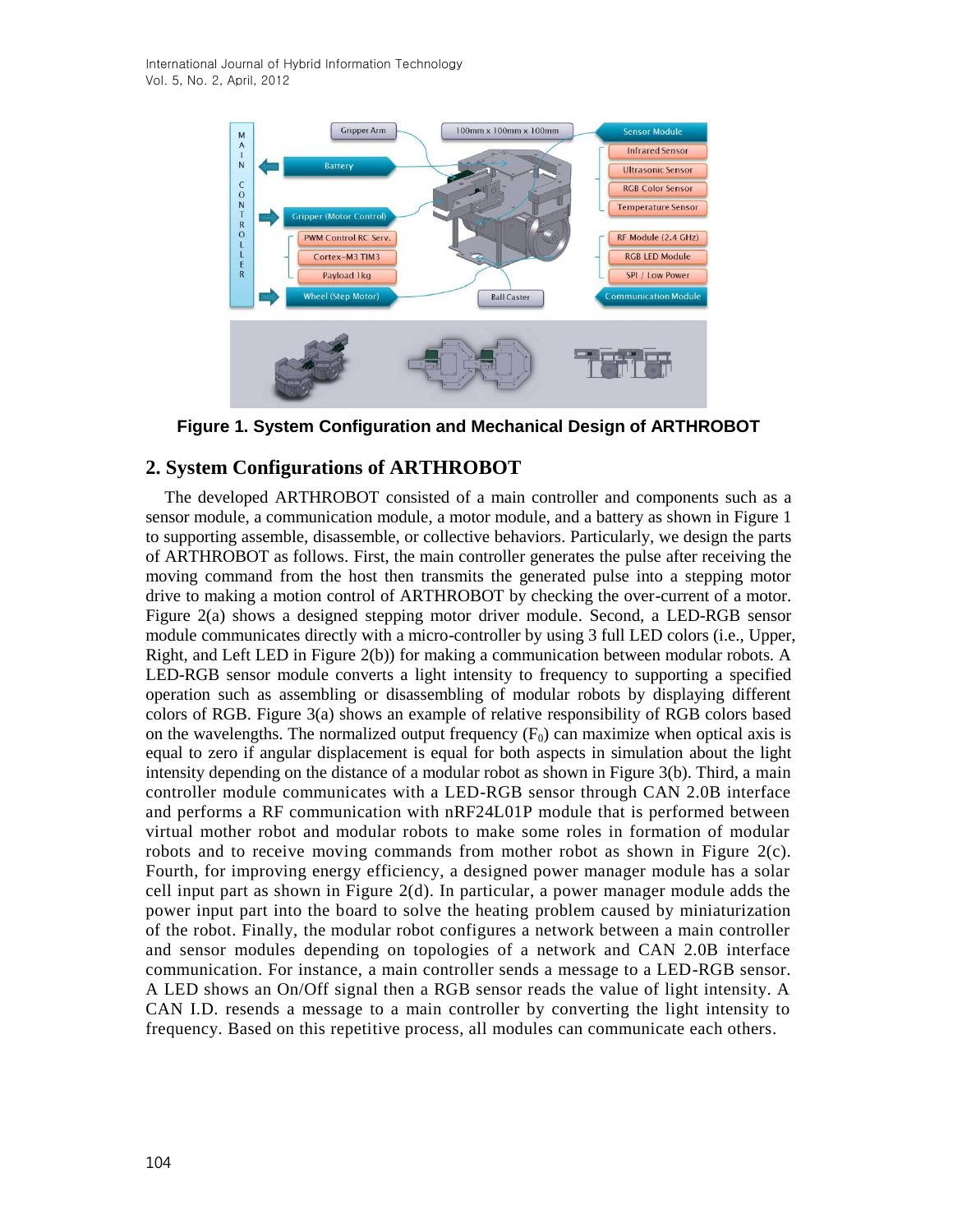

**Figure 3. Response Characteristics of 3 LED-RGB Sensor Modules**

# **3. A Mutual Position Detection of ARTHROBOT**

In this section, we propose a navigation algorithm of a modular robot for making modular robots in line. We then define a mutual position detection of a modular robot based on the LED-RGB sensor. This process can recognize the relative motion of a modular robot by using the proposed mobile checking algorithm. Finally, we test cases by using information of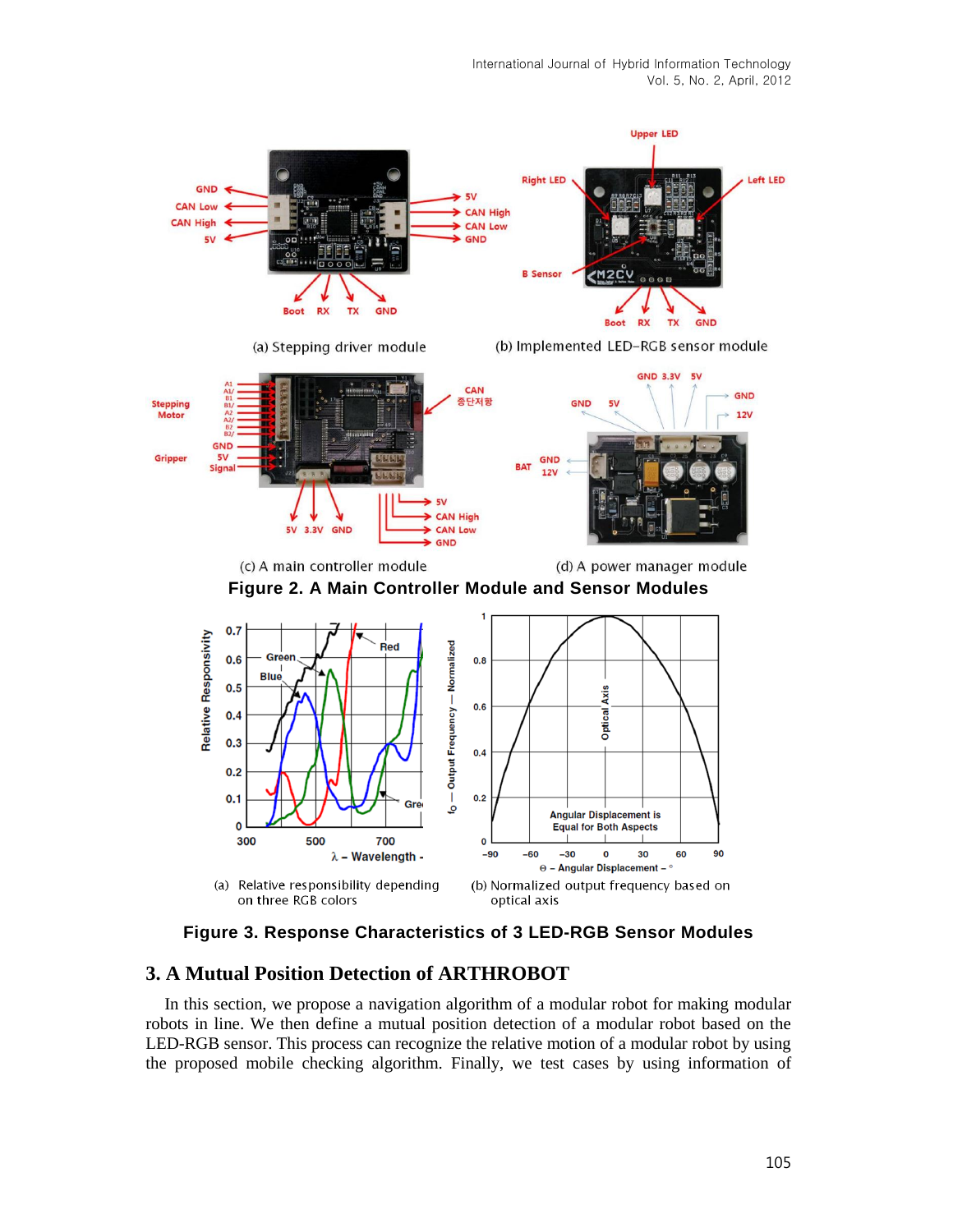different full LED colors. We compare the distance of the recognition of a sensor by checking a light intensity of LED and by checking a light intensity of the reflection on the floor.

#### **3.1. A Navigation Algorithm of ARTHROBOT**

Depending on the pattern and the color of a sensor, ARTHROBOT can communicate with other ARTHROBOT in mission area. A virtual mother robot sends the command to modular robots for performing assembling/disassembling operation. In this case, modular robots make a line, color sensor computes the distance of a navigation, and each modular robot integrates itself based on the order of CAN I.D. of sensor modules.

### **3.2. A Mutual Position Detection based on Relative Motion Recognition of ARTHROBOT**

We calculate the light intensity of LED-RGB sensors to supporting a cooperative operation (i.e., mutual position detection and relative motion recognition) between modular robots. We define almost 18 different situation's information based on the light intensity of LED-RGB sensor. In particular, we separate the colors of a RGB sensor into maximum 256 levels for performing a mission in specified area. We send various types of a message based on the location information of a modular robot and different colors of RGB sensor to virtual mother robot. Figure 4 shows a flow of mutual position detection using three different LED colors. For instance, we define three RGB sensor as a seed robot color (i.e., Red), a finder robot color (i.e., Green), and an obstacle robot color (i.e., Blue). A finder robot looks for selected seed robot and the seed robot continuously scans green value of the finder robot. The seed robot recognizes an oncoming finder robot then turns on the Red LED in specified position for location tuning. The finder robot assembles with the seed robot by following a light intensity of a green LED. Mobile checking is performed to assembling/disassembling ARTHROBOT.



**Figure 4. A Mobile Checking for Mutual Position Detection based on Relative Motion Recognition**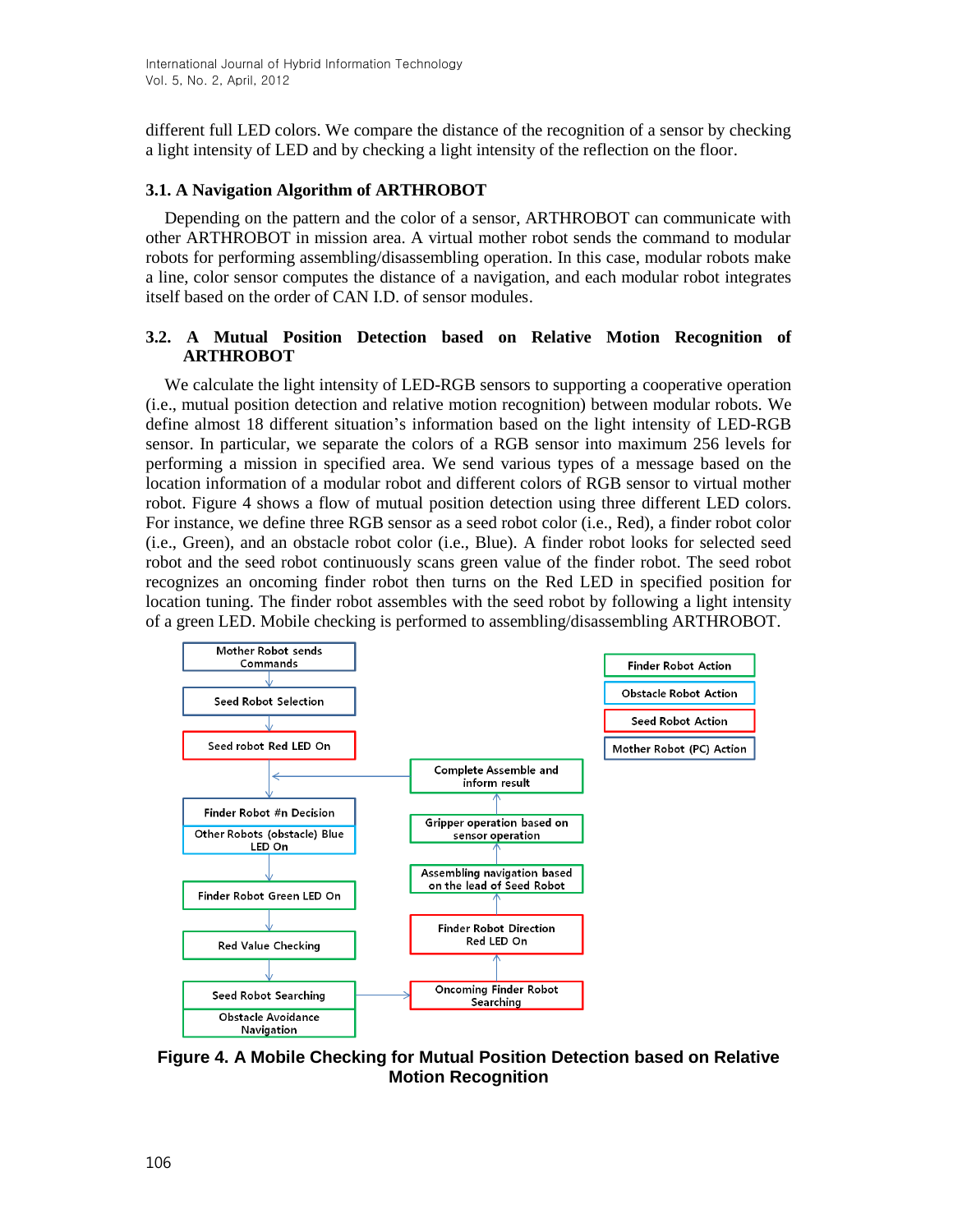#### **3.3. Test Results**

We test two cases by using information of different full LED colors. We compare the distance of the recognition of a sensor by checking the light intensity of a LED and by checking the light intensity of the reflection on the floor. As a result of tests, the light intensity of three LED colors is inversely decreased when we compare three LED-RGB sensors as shown in Figure 5(a). Based on the result of Figure 5(b), All LED has low light intensities if the floor color is black. This result explains the light intensity of a LED-RGB sensor can be affected by the around light and the color of the background.



## **Figure 5. The Two Test Results for Relative Motion Recognition of Modular Robots based on the Light Intensity of LED**

# **4. Conclusion**

Until now, we introduced a bio-inspired robot named as ARTHROBOT. In particular, we defined and described system configurations of ARTHROBOT. Based on the developed robot, we proposed mobile algorithms for making modular robots in line and the mutual position detection based on relative motion recognition. According to the results of tests, the proposed method can support relief and rescue operations in inaccessible disaster areas using its adaptation ability to the environments.

### **Acknowledgements**

This work was supported by the DGIST R&D Program of the Ministry of Education, Science and Technology of Korea (12-BD-0101).

# **References**

- [1] E. Ismt, M. E. Aydan, M. Fumitoshi, et al., "Snake robots to the rescue", IEEE Robotics & Automation Magazine, pp. 17–25, **(2002)** September.
- [2] C. Jenifer and R. M. Robin, "Human-robot interaction during the robot-assisted urban search and rescue response at the world trade center", IEEE Trans. on System, Man, Cybernetics, Part B: Cybernetics, 33 (3), pp. 367–389 **(2003)**.
- [3] B. Li, S. Ma, J. Liu, M. Wang, T. Liu and Y. Wnag, "AMOEBA-I: A Shape-Shifting Modular Robot for Urban Search and Rescue", Advanced Robotics, 23 (9), pp. 1057–1083, **(2009)**.
- [4] N. Daniele, "Robotics Agents for Disaster Response Robotics", In: 20th International Conference on Automated Planning and Scheduling, pp. 1–1, **(2010)**.